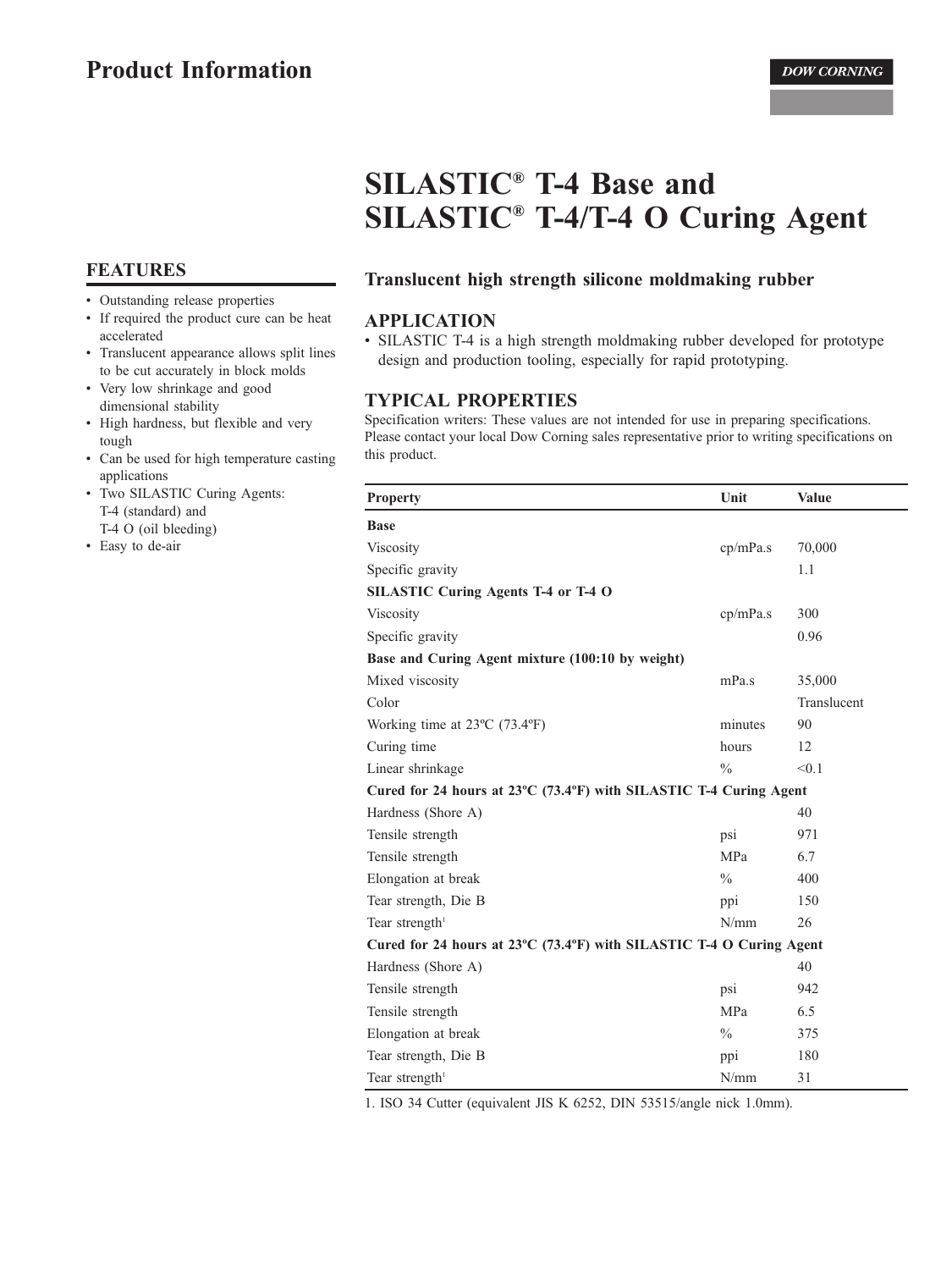#### **DESCRIPTION**

SILASTIC T-4 is a two-component material consisting of SILASTIC T-4 Base, which when mixed with SILASTIC T-4 or SILASTIC T-4 O Curing Agent, cures at room temperature by an addition reaction. A range of materials can be cast into the cured silicone mold: polyurethane and other reactive resins are the materials typically used.

## **HOW TO USE**

#### **Substrate preparation**

The surface of the original should be clean and free of loose material. If necessary, and in particular with porous substrates, use a suitable release agent such as petroleum jelly or PTFE.

#### **Mixing**

Weigh 100 parts of SILASTIC T-4 Base and 10 parts of SILASTIC T-4 or SILASTIC T-4 O Curing Agent (see handling precautions) in a clean container, then mix together until the curing agent is completely dispersed in the base. Hand or mechanical mixing can be used, but do not mix for an extended period of time or allow the temperature to exceed 35°C (95°F). Mix sufficiently small quantities to ensure thorough mixing of base and curing agent.

It is strongly recommended that entrapped air be removed in a vacuum chamber, allowing the mix to completely expand and then collapse. After a further 1-2 minutes under vacuum, the mix should be inspected and can be used if free of air bubbles. A volume increase of 3-5 times will occur on vacuum de-airing the mixture, so a suitably large container should be chosen

Note: If no vacuum de-airing equipment is available, air entrapment can be minimized by mixing a small quantity of base and curing agent, then using a brush, painting the original with a 1-2mm layer.

Leave at room temperature until the surface is bubble free and the laver has begun to cure. Mix a further quantity of base and curing agent and proceed as follows to produce a final mold.

## Pouring the mixture and curing

Pour the mixed base and curing agent as soon as possible onto the original, avoiding air entrapment. The catalyzed material will cure to a flexible rubber within 12 hours at room temperature  $(22-24\text{°C}/71.6-75.2\text{°F})$  and the mold can then be removed. If the working temperature is significantly lower, the cure time will be longer. Heat accelerating the cure is possible, but this will produce some apparent shrinkage of the mold due to differences in volume contraction on cooling between the silicone rubber and the original. The higher the curing temperature, the greater the likely differences in dimensions.

## **ADDITIONAL INFORMATION** Inhibition of cure

All addition-cured silicone elastomers are susceptible to cure inhibition when in contact with certain materials and chemicals. Inhibition has occurred if the elastomer is only partially cured after 12 hours, or has a sticky surface in contact with another material. Amines and sulphur containing materials are strong inhibitors, as are organo tin salts used in condensation cure silicone elastomers. It is strongly recommended that mixing containers, mold construction materials, originals and release agents be checked for any inhibition effect before use

#### Use at high temperatures

Molds produced from SILASTIC T-4 have a long life at elevated temperatures. However, continuous use above 200°C (392°F) will result in loss of elasticity over a period of time. Use above  $250^{\circ}$ C (482°F) is not recommended.

#### **Resistance to casting materials**

The chemical resistance of fully cured SILASTIC T-4 is excellent, and similar to all addition-cure silicone elastomers. It should be noted however that ultimately, resins and other aggressive casting materials will attack silicone molds, changing physical properties, surface release and possibly mold dimensions. Molds should be checked periodically during long production runs

#### Note:

SILASTIC T-4 is an industrial product and must not be used in food molding, dental and human skin molding applications.

#### **HANDLING PRECAUTIONS**

Product safety information required for safe use is not included. Before handling, read product and safety data sheets and container labels for safe use. physical and health hazard information. The material safety data sheet is available on the Dow Corning website at www.dowcorning.com. You can also obtain a copy from your local Dow Corning sales representative or Distributor or by calling your local Dow Corning Global Connection.

## **USABLE LIFE AND STORAGE**

When stored at or below 30°C (86°F) in the original unopened containers SILASTIC T-4 Base, SILASTIC T-4 Curing and SILASTIC T-4 O Agent have a usable life of 12 months from the date of production.

#### **PACKAGING**

SILASTIC T-4 Base is available in 4kg, 20kg and 200kg containers. SILASTIC T-4 and SILASTIC T-4 O Curing Agents are available in 0.4kg, 2kg and 20kg containers.

#### **LIMITATIONS**

This product is neither tested nor represented as suitable for medical or pharmaceutical uses.